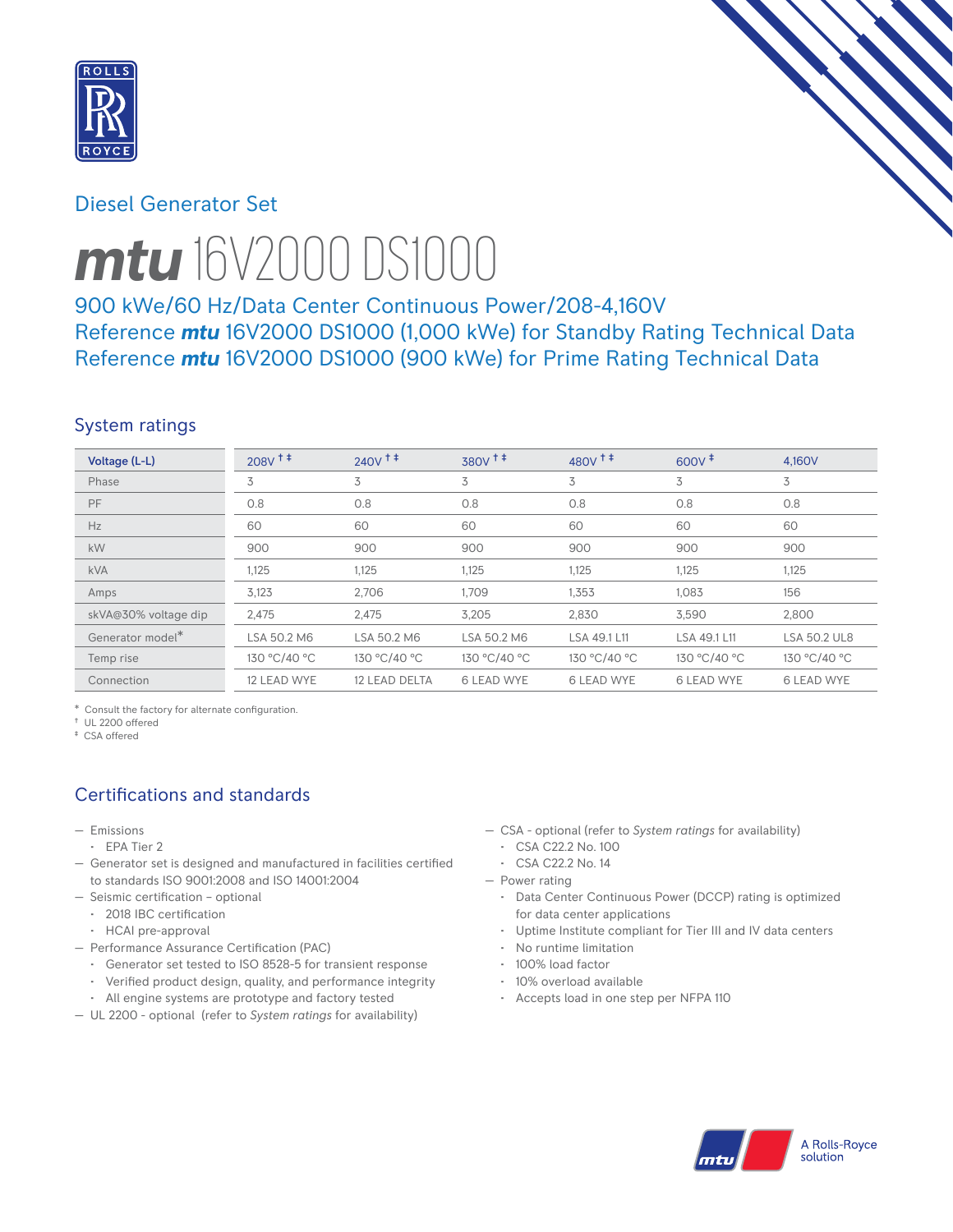## Standard features \*

- Single source supplier
- Global product support
- Two (2) Year/3,000 Hour Basic Limited Warranty
- 16V2000 diesel engine
	- 35.7 liter displacement
	- Common rail fuel injection
- 4-cycle
- Complete range of accessories
- Cooling system
	- Integral set-mounted
	- Engine-driven fan

# Standard equipment \*

#### Engine

- Air cleaners
- Oil pump
- Oil drain extension and shut-off valve
- Full flow oil filter
- Closed crankcase ventilation
- Jacket water pump
- Inter cooler water pump
- Thermostats
- Blower fan and fan drive
- Radiator unit mounted
- Electric starting motor 24V
- Governor electronic isochronous
- Base structural steel
- SAE flywheel and bell housing
- Charging alternator 24V
- Battery rack and cables
- Flexible fuel connectors
- Flexible exhaust connection
- EPA certified engine

#### **Generator**

- NEMA MG1, IEEE, and ANSI standards compliance for temperature rise and motor starting
- Sustained short circuit current of up to 300% of the rated current for up to 10 seconds
- Self-ventilated and drip-proof
- Superior voltage waveform
- Digital, solid state, volts-per-hertz regulator
- Brushless alternator with brushless pilot exciter
- 4 pole, rotating field
- 1-bearing, sealed
- Flexible coupling
- Full amortisseur windings
- 125% rotor balancing
- 3-phase voltage sensing
- $\pm$  0.25% voltage regulation no load to full load
- 100% of rated load one step
- 5% maximum total harmonic distortion
- Generator
	- Brushless, rotating field generator
	- 2/3 pitch windings
	- AREP supply to regulator
	- 300% short circuit capability
- Digital control panel(s)
	- UL recognized, CSA Certified, NFPA 110
	- Complete system metering
	- LCD display

#### Digital control panel(s)

- Digital metering
- Engine parameters
- Generator protection functions
- Engine protection
- CANBus ECU Communications
- Windows®-based software
- Multilingual capability
- Communications to remote annunciator
- Programmable input and output contacts
- UL recognized, CSA certified, CE approved
- Event recording
- IP 54 front panel rating with integrated gasket
- NFPA 110 compatible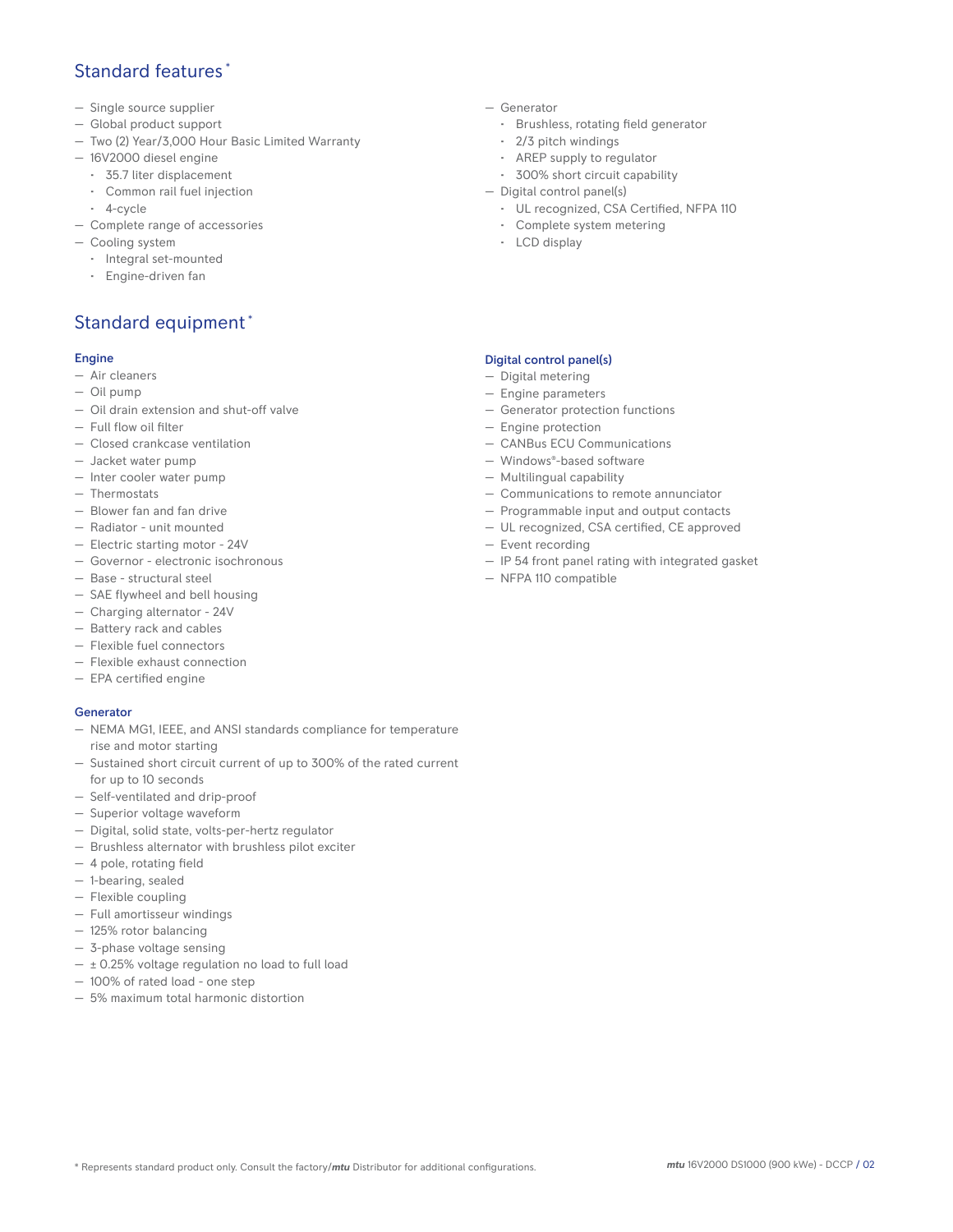# Application data

#### Engine

| Manufacturer                         | mtu                           |
|--------------------------------------|-------------------------------|
| Model                                | 16V2000G26S                   |
| Type                                 | 4-cycle                       |
| Arrangement                          | $16-V$                        |
| Displacement: $L$ (in <sup>3</sup> ) | 35.7 (2,179)                  |
| Bore: cm (in)                        | 13.5(5.3)                     |
| Stroke: cm (in)                      | 15.6(6.1)                     |
| Compression ratio                    | 16:1                          |
| Rated rpm                            | 1,800                         |
| Engine governor                      | electronic isochronous (ADEC) |
| Maximum power: kWm (bhp)             | 998 (1,338)                   |
| Steady state frequency band          | ± 0.25%                       |
| Air cleaner                          | dry                           |
|                                      |                               |
|                                      |                               |

#### Liquid capacity

| Total oil system: L (gal)             | 114(30.1) |
|---------------------------------------|-----------|
| Engine jacket water capacity: L (gal) | 70 (18.5) |
| After cooler water capacity: L (gal)  | 25(6.6)   |
| System coolant capacity: L (gal)      | 188 (50)  |
|                                       |           |

#### Electrical

| Electric volts DC                                            | 24    |
|--------------------------------------------------------------|-------|
| Cold cranking amps under -17.8 $^{\circ}$ C (O $^{\circ}$ F) | 2.800 |
| Batteries: group size                                        | 8D    |
| Batteries: quantity                                          |       |

#### Fuel system

| Fuel supply connection size    | #12 JIC $37^\circ$ male |
|--------------------------------|-------------------------|
| Fuel return connection size    | #12 JIC $37^\circ$ male |
| Maximum fuel lift: m (ft)      | 5(16)                   |
| Recommended fuel               | diesel #2               |
| Total fuel flow: L/hr (gal/hr) | 1.500 (396)             |
|                                |                         |

#### Fuel consumption

| At 100% of power rating: L/hr (gal/hr)<br>At 75% of power rating: L/hr (gal/hr)<br>At 50% of power rating: L/hr (gal/hr) | 252 (66.6)<br>186 (49.2)<br>132 (34.9) |
|--------------------------------------------------------------------------------------------------------------------------|----------------------------------------|
| Cooling - radiator system<br>Ambient capacity of radiator: °C (°F)                                                       | 50 (122)                               |
| Maximum restriction of cooling air:                                                                                      |                                        |
| intake and discharge side of radiator: kPa (in. H <sub>2</sub> O)                                                        | 0.12(0.5)                              |
| Water pump capacity: L/min (gpm)                                                                                         | 783 (207)                              |
| After cooler pump capacity: L/min (gpm)                                                                                  | 258 (68)                               |
| Heat rejection to coolant: kW (BTUM)                                                                                     | 390 (22,179)                           |
| Heat rejection to after cooler: kW (BTUM)                                                                                | 250 (14,217)                           |
| Heat radiated to ambient: kW (BTUM)                                                                                      | 93 (5,289)                             |
| Fan power: kW (hp)                                                                                                       | 49 (66)                                |
| Air requirements                                                                                                         |                                        |
| Aspirating: *m <sup>3</sup> /min (SCFM)                                                                                  | 96 (3,390)                             |
| Air flow required for radiator                                                                                           |                                        |
| cooled unit: *m <sup>3</sup> /min (SCFM)                                                                                 | 1,709 (60,350)                         |
| Remote cooled applications; air flow required for                                                                        |                                        |
| dissipation of radiated generator set heat for a                                                                         |                                        |
| maximum of 25 °F rise: *m <sup>3</sup> /min (SCFM)                                                                       | 338 (11,925)                           |
| * Air density = 1.184 kg/m <sup>3</sup> (0.0739 lbm/ft <sup>3</sup> )                                                    |                                        |
| <b>Exhaust system</b>                                                                                                    |                                        |
| Gas temperature (stack): °C (°F)                                                                                         | 495 (923)                              |
| Gas volume at stack temperature: m <sup>3</sup> /min (CFM)                                                               | 252 (8,899)                            |
| Maximum allowable back pressure at                                                                                       |                                        |
| outlet of engine, before piping: kPa (in. H <sub>2</sub> 0)                                                              | 8.5(34.1)                              |

outlet of engine, before piping: kPa (in.  ${\sf H}_{_2}$